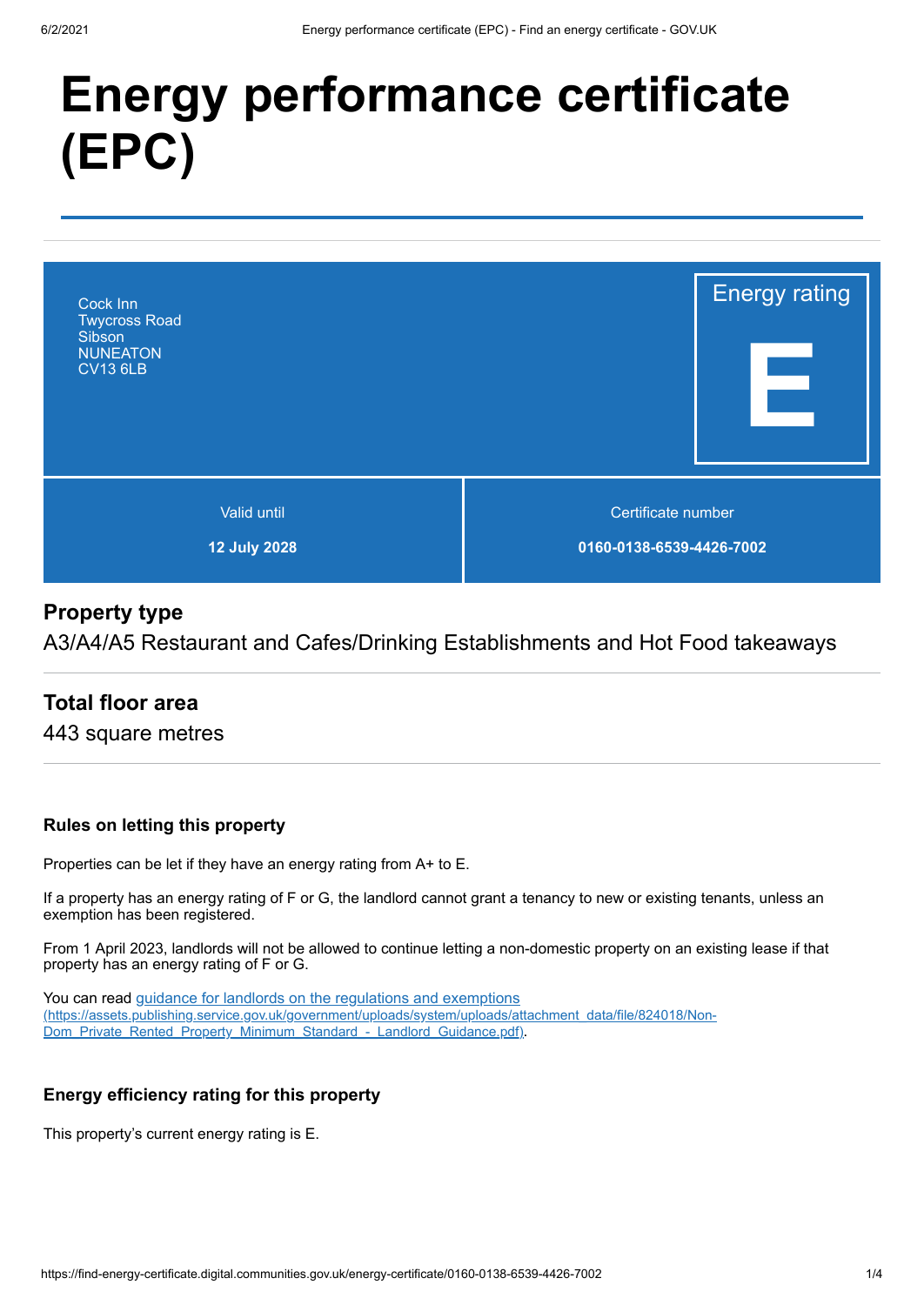

Properties are given a rating from A+ (most efficient) to G (least efficient).

Properties are also given a score. The larger the number, the more carbon dioxide (CO2) your property is likely to emit.

#### **How this property compares to others**

Properties similar to this one could have ratings:

**If newly built**

### **If typical of the existing stock**

**Breakdown of this property's energy performance**

**Main heating fuel** Natural Gas

### **Building environment**

Heating and Natural Ventilation



34 | B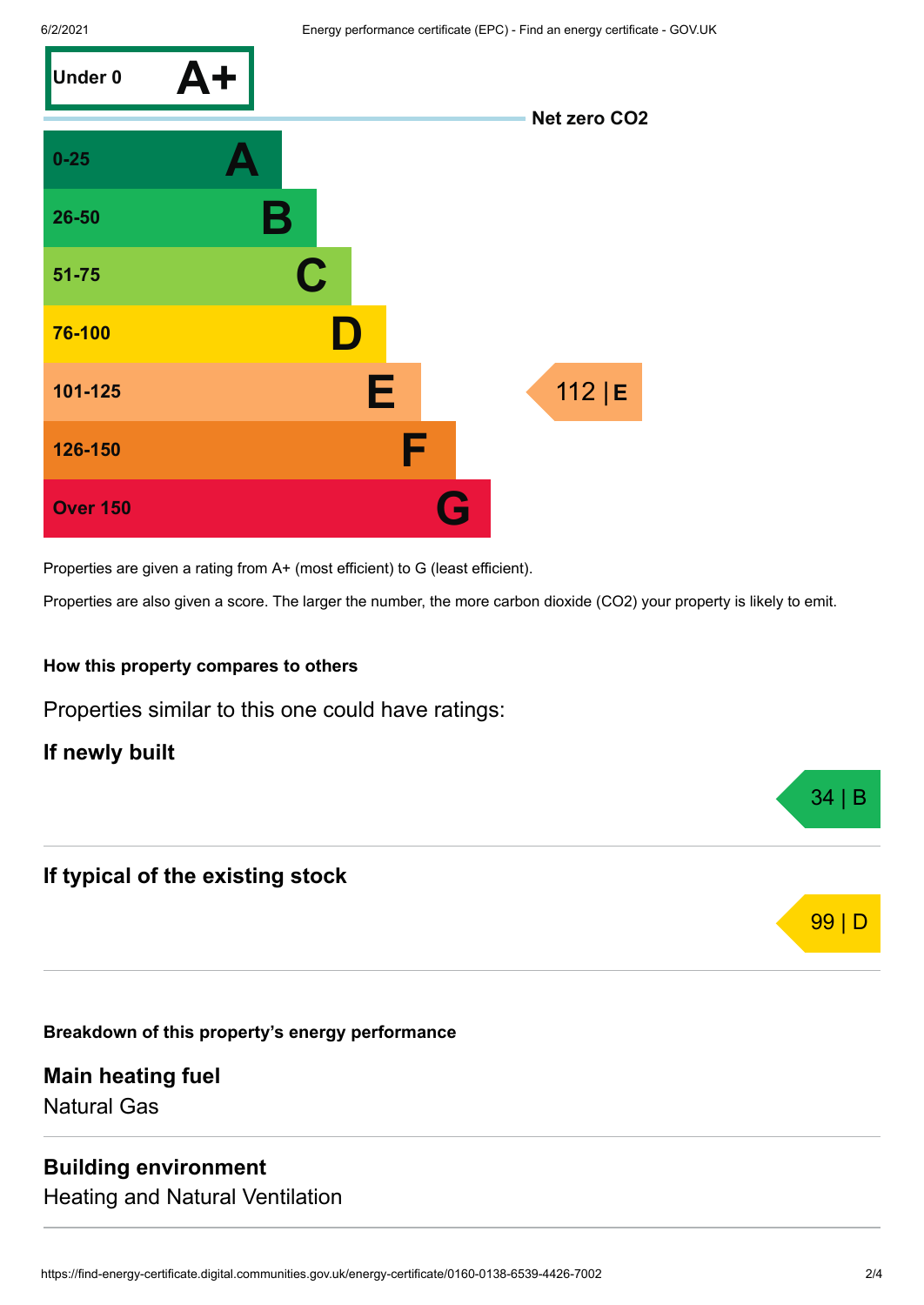# **Assessment level**

3

# **Building emission rate (kgCO2/m2 per year)**

181.79

**Primary energy use (kWh/m2 per year)**

1062

What is primary energy use?

#### **Recommendation report**

Guidance on improving the energy performance of this property can be found in the recommendation report [\(/energy-certificate/0794-2166-3440-1500-6803\)](https://find-energy-certificate.digital.communities.gov.uk/energy-certificate/0794-2166-3440-1500-6803).

#### **Contacting the assessor and accreditation scheme**

This EPC was created by a qualified energy assessor.

If you are unhappy about your property's energy assessment or certificate, you can complain to the assessor directly.

If you are still unhappy after contacting the assessor, you should contact the assessor's accreditation scheme.

Accreditation schemes are appointed by the government to ensure that assessors are qualified to carry out EPC assessments.

# **Assessor contact details**

### **Assessor's name**

Matthew Burgess

# **Accreditation scheme contact details**

### **Accreditation scheme**

Quidos Limited

### **Assessor ID**

QUID300243

### **Telephone**

01225 667 570

### **Email**

[info@quidos.co.uk](mailto:info@quidos.co.uk)